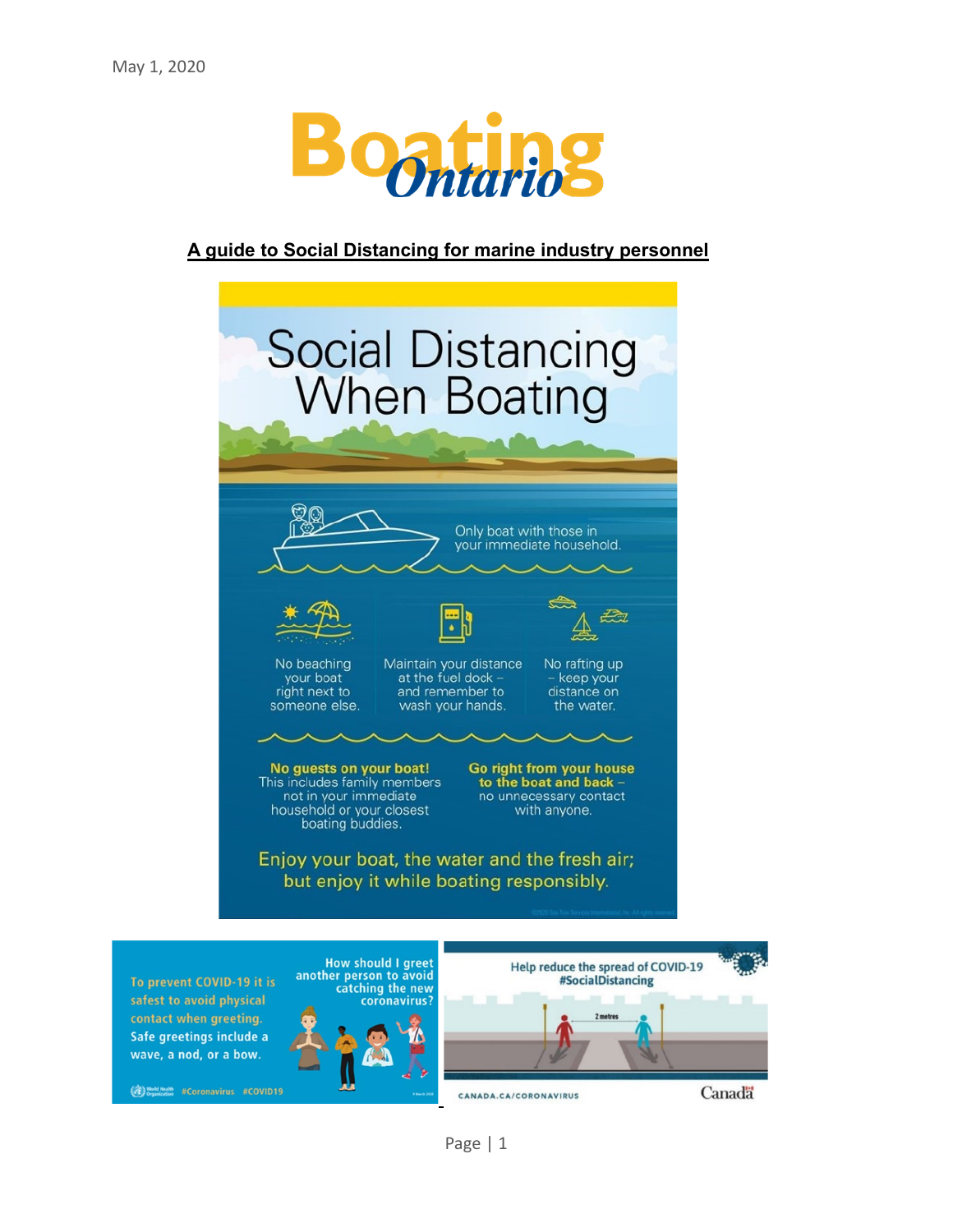**STOME** 



Fine print – All references and recommendations in this guide are intended as a guideline based on knowledge at hand when produced. In all cases personnel should check current government regulations.

All staff must understand that the COVID-19 situation is changing behaviors within the facility – both for staff and our guests. All staff are always expected to strictly adhere to Social Distancing and hand sanitizing protocols.

All staff are to review the new guidelines being distributed to our boaters.

Staff are also encouraged to share areas of concern anywhere in the workplace. Our goal is to provide a safe environment for you and a welcome, safe and responsible facility for all guests.







Sanitizing stations should be sprinkled throughout the facility. These can be readily made in your shop!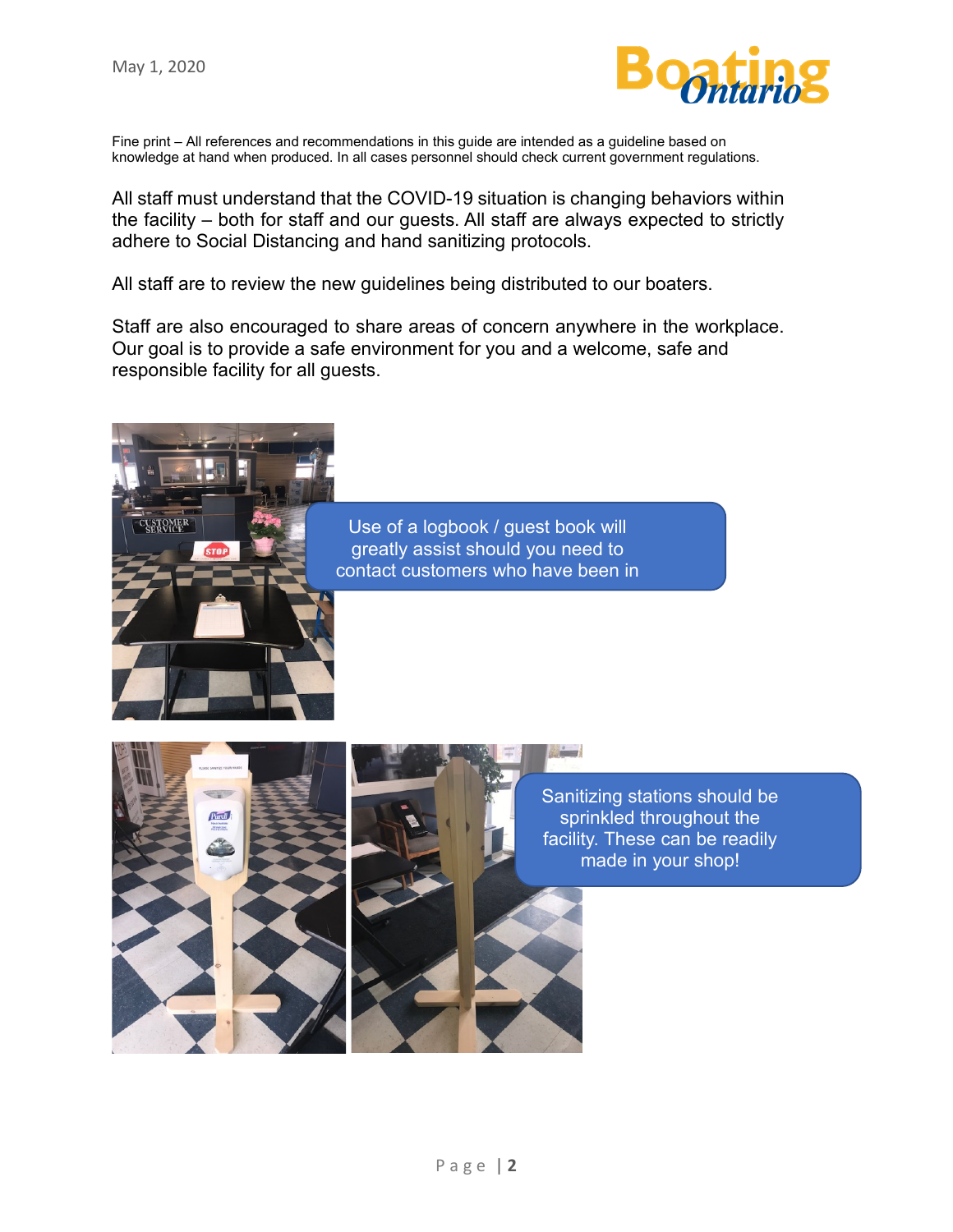



Promote social distancing in your retail operations – anywhere consumers need to stand in line

Launch ramp / season

Boat owners are not permitted to be present for launch unless using their own equipment ie. launching the boat themselves. If customers are launching themselves, direct them to move their vehicle to the parking area once boat is launched and move their boat off the launch ramp immediately to allow the next boater to use the facility.

Parking lots

- Encourage customers to leave space between vehicles/park in every other spot at least. This can be facilitated using boat blocks or stands.

Route from vehicle to boat

- Staff will monitor movement of one family at a time to boat and on the dock.

Loading/Unloading

- Dock carts will not be provided. Staff will no longer assist with loading unloading of vehicles and boats.
- Boats being dropped off for service should be uncoupled from owner's vehicle by the owner with call made by the owner in advance to arrange service work to be completed

## **Marina Life**

### *Common areas*

Playgrounds & recreation / picnic areas

- Both will remain closed until further notice
- Block off playground and recreation areas. Do not put out picnic tables; if they're out, remove or block off.

Swimming pool/hot tub areas

- These areas will remain closed.
- Do not fill swimming pools and/or hot tubs and block off the surrounding area.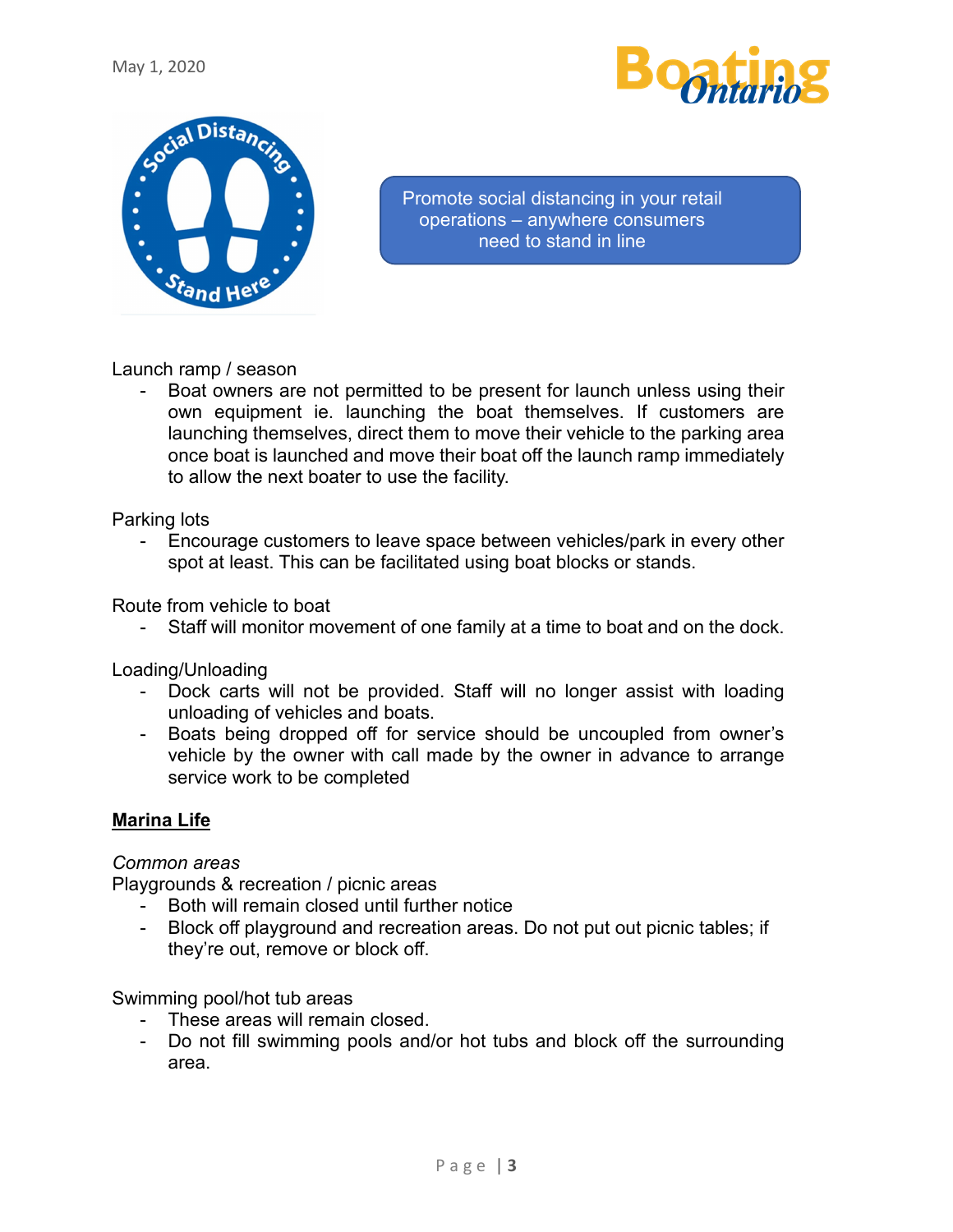

Laundry facilities

- Laundry facilities will remain closed.
- Lock door(s) to facilities if possible or block off area & unhook machines.

Garbage & recycling

- Garbage and recycling facilities will remain open daily as posted; staff will monitor cleanliness
- Additional containers will be distributed across the property
- All staff are to pick up any trash on property and dispose promptly

Washrooms

- Encourage boaters to use onboard facilities as much as possible.
- Cleaning frequency of Private (single person) & shared washrooms will be increased
- Washroom facilities can be fully closed at discretion of staff / marina.

**Showers** 

- Encourage boaters to use onboard facilities as much as possible.
- Only one shower will be open, cleaning frequency will be increased
- Shower facilities can be fully closed at discretion of staff / marina.

#### **Marina services**

Staff are reminded to wash their hands frequently. All customers are to use hand sanitizer stations on entering showroom, parts store or service counter.

Workstations, counters, common areas, credit card machines are all to be sanitized frequently.

Access to parts

- Store traffic will be limited, and physical distancing measures are always to be respected. Ideally customers should call or email to discuss their needs and place their order prior to arrival. Safe 'curbside' area has been designated to leave parts to be picked up at agreed upon time. Shipping may be possible – ask your Supervisor

Service & repairs

- All customers are to call or email with their inquiries and requests. Customers dropping boats are to be advised of where boats are to be left. After their departure, staff will move the boat to service area

#### Boat & Accessory Showrooms

- All retail areas to be fully sanitized daily
- Proper social distancing techniques must be adhered to within showroom, displays and accessory areas.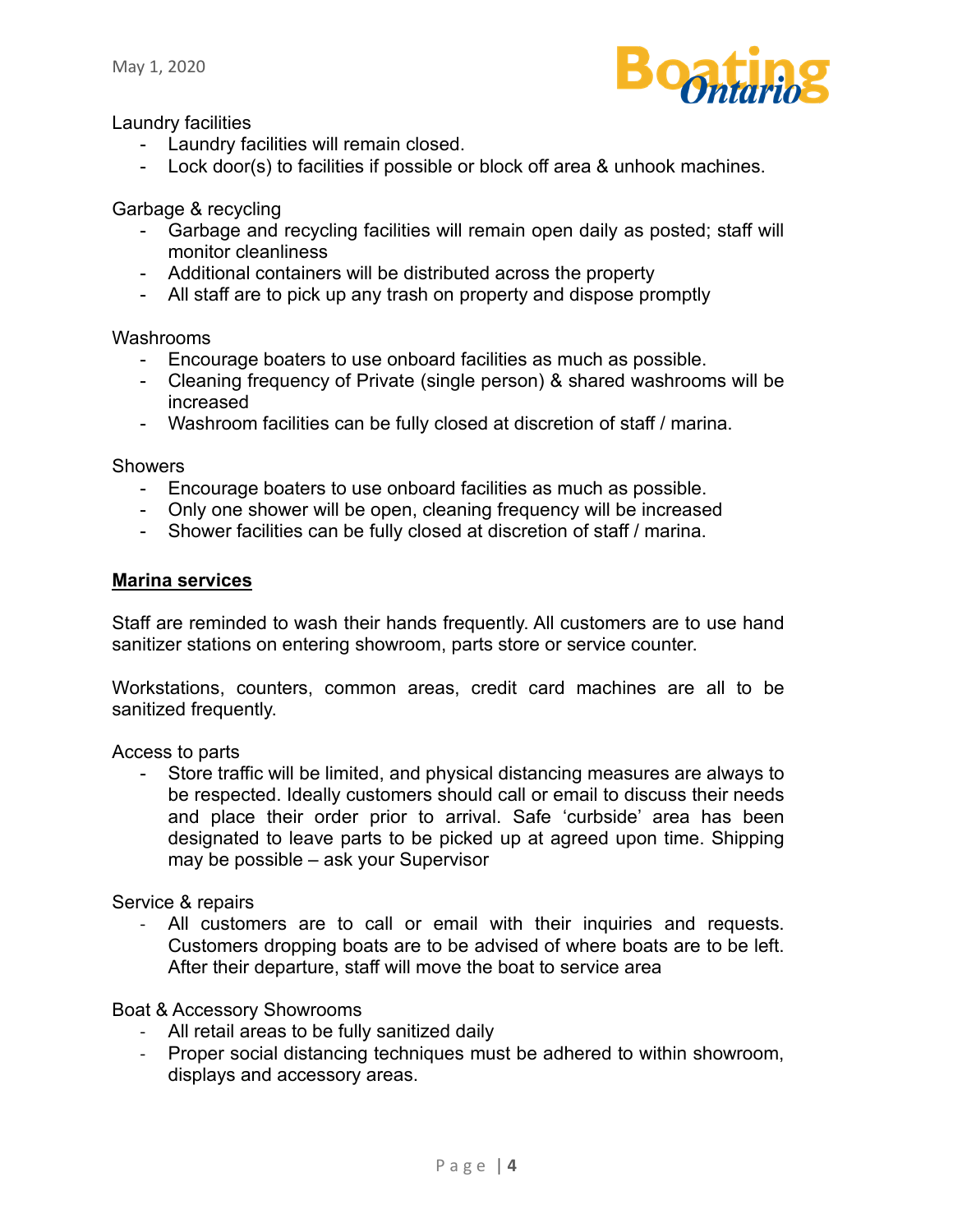

- Limit the number of people on the showroom floor by encouraging customers to book an appointment for personal walkthroughs
- Pre-record or do live virtual boat showings, make them available on our website and/or social media, email them to prospective clients.

**Transactions** 

- Preferred payment processes are e-transfers, online payments, and credit/debit card.
- Invest in a contactless payment device (such as a Square).
- Consider providing Q-Tips for customers to enter pin/press buttons as a single-use option.
- Sanitize credit/debit machines between each transaction
- Discourage cash transactions for the foreseeable future.

**Fueling** 

- As per the Technical Standards & Safety Authority (TSSA) only marina staff are permitted to fill a vessel and all non-staff must be off the boat before fueling can begin. Boaters should move away from the boat to allow safe social distancing for fuel dock attendants.
- Encourage all customers to allow us to fill their vessel prior to arrival or after departure.
- To limit the number of boats and therefore the number of people on a dock, only allow one boat per fuel dock

Pump out services

- Pump outs are still able to be available. Marina staff should use their keys to remove and replace the waste cap and should be the only ones handling the pump out process, except for flushing water onboard which should be designated to the boat operator. All staff are to wear personal protective equipment during the procedure.
- To limit the number of boats and therefore the number of people on a dock, only allow one boat per service dock.

### **On & around the docks**

Food & drink

- All food and drink are to be consumed on boats. Eating or drinking on the marina property or anywhere on the docks is not permitted

**Barbecues** 

- Boaters are to use onboard cooking facilities as much as possible.
- On shore BBQ's are not allowed.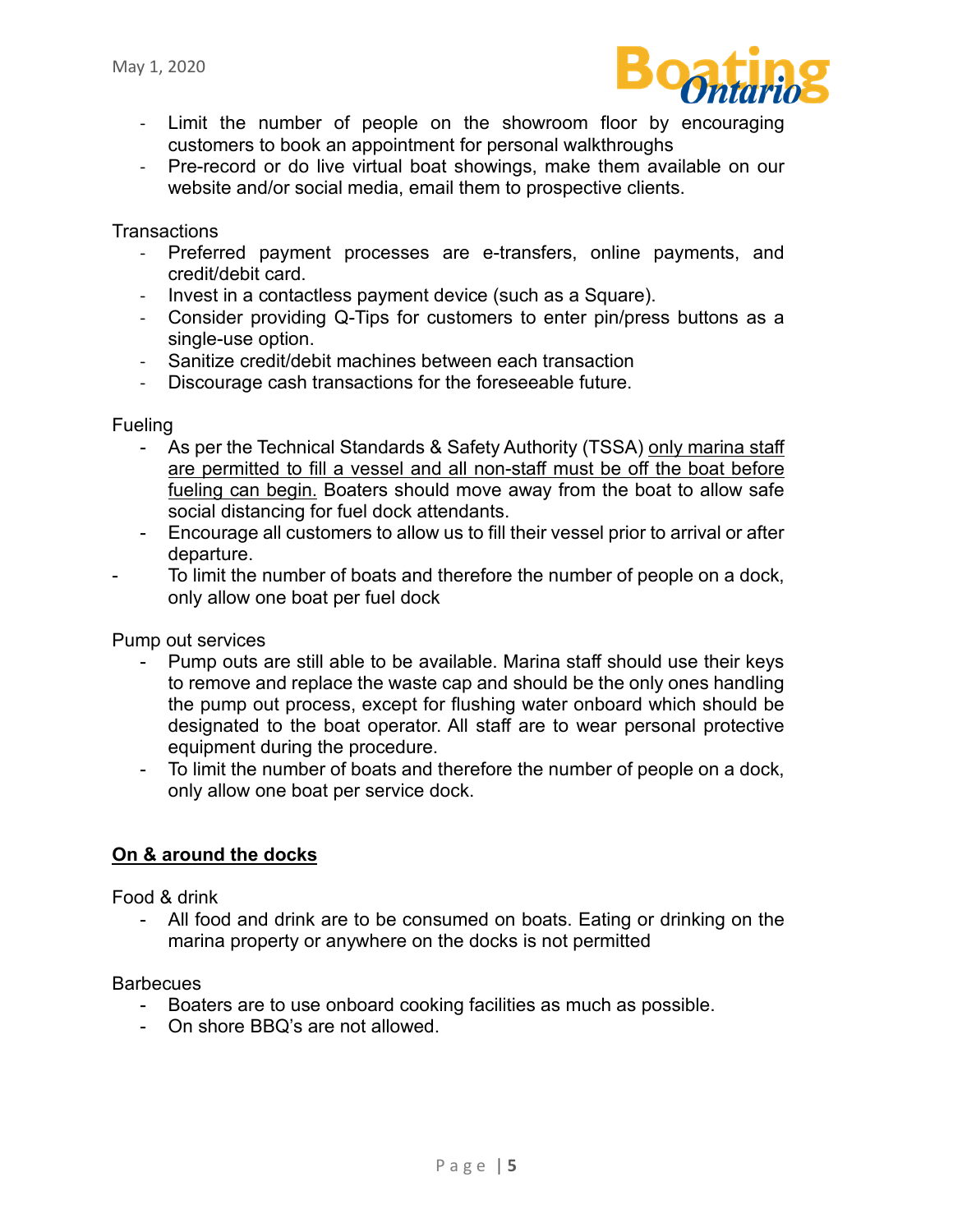

Social gatherings

- Gatherings are forbidden on the docks, walkways, shore or elsewhere on the marina property.
- All marina-sponsored events have been modified or postponed.

## **Keeping You Safe!**

If you are sick please stay home!

All staff may be screened for health issues, we encourage staff to report any health concerns

**Handwashing** 

- Increase frequency of handwashing and hand hygiene techniques. Proper method for handwashing is as follows: